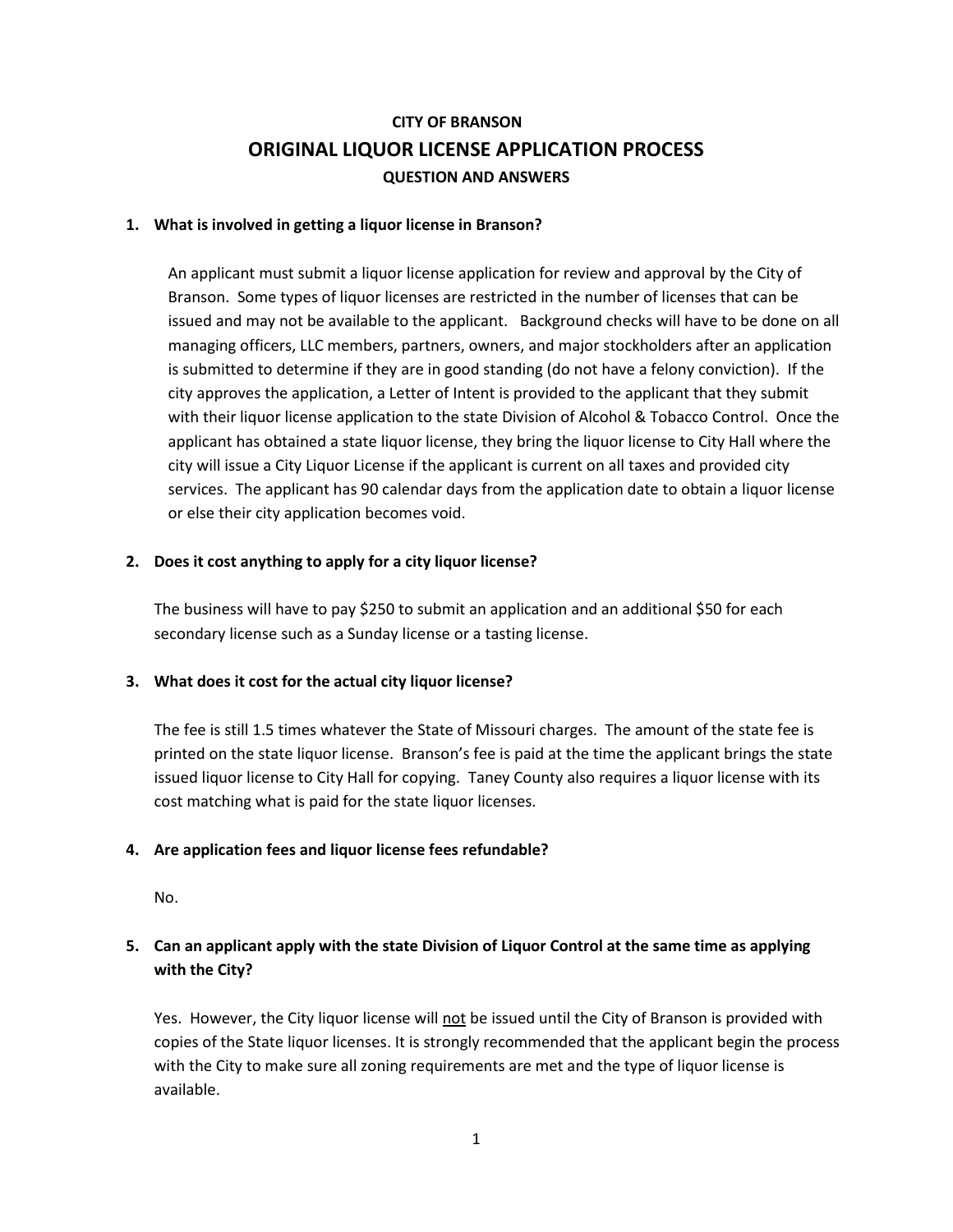#### **6. What kind of alcohol related training is required of employees?**

The designated Managing Officer, local site manager, bar manager, all servers, bartenders, cashiers, and any other employee involved in the sale or serving of liquor are to participate in a city approved alcohol education program within 2 months of their hire date. Employees participating and not participating in a training program will have to be listed on the liquor application each year with the date of training participation. Employees are expected to have "responsible alcohol selling" training every two years. The business is to maintain a local record of training for each employee required to have the alcohol selling training.

### **7. What is the purpose of the training?**

The training should increase the ability to detect underage drinkers and intoxicated drinkers. The intent is to have more responsible sellers of intoxicating alcohol and to minimize the risks of selling to underage buyers and intoxicated users.

#### **8. Where can we get the training?**

The Community Partnership of the Ozarks holds training sessions in Branson every other month at City Hall. Cost is \$5 per person paid on the day of attendance. Advance seat reservation can be made by contacting Chris Davis at 417-888-2020 but is not required. An on-line approved training class is the State of Missouri Alcohol Responsibility Training (SMART) program which is coordinated through the Wellness Resource Center at the University of Missouri. An employer can register their employees for the training by going to [http://wellness.missouri.edu/SMART/.](http://wellness.missouri.edu/SMART/) If the employer needs assistance in enrolling employees in the SMART program or has additional questions, they can contact the program administrator at 573-882-9335.

### **9. How do I get a background check on the appropriate individuals in our business?**

The applicant can print the results of an on-line background check conducted by the Missouri Highway Patrol which can also be used in conjunction with the state application to the Missouri Division of Alcohol & Tobacco Control. Go to the Missouri Highway Patrol web-site. Click on "Programs/Services" and then "Background Checks". The person requesting the background check will be able to immediately print out the results of the background check. The city will need a copy of the document. The cost of the background check was \$11 at the end of 2014 and is paid by credit card.

### **10. What is expected of the Managing Officer named on the liquor license?**

The Managing Officer is an employee of the business who is involved in the day-to-day management of the Branson establishment and who is responsible for the business and its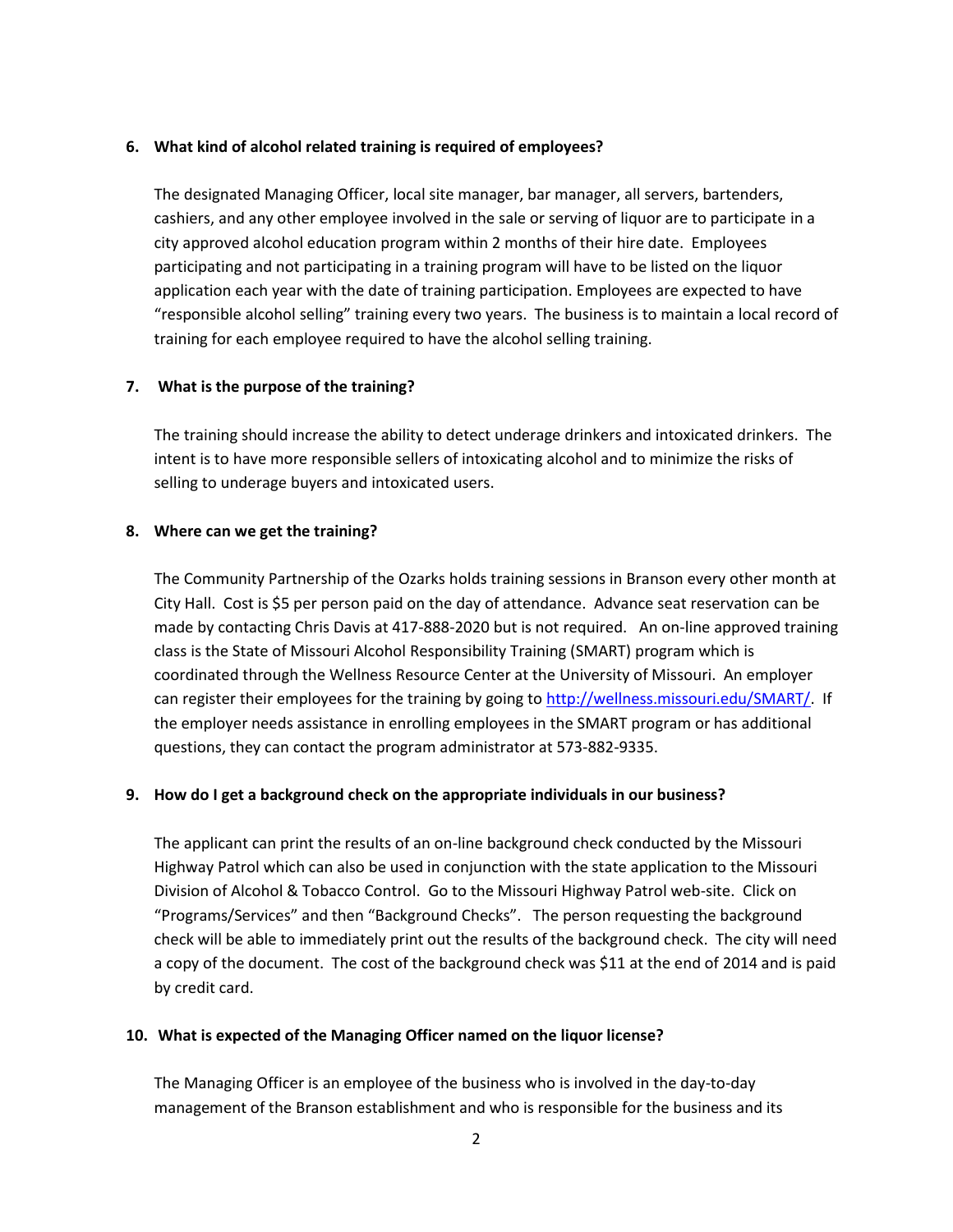employee's compliance with Missouri and Branson liquor laws and related ordinances. This person makes sure employees are trained to inspect ID's, to identify intoxicated drinkers, and to be educated in appropriate liquor laws. The Managing Officer is expected to be an upstanding citizen of the community (i.e. registered voter, pays taxes timely, have no felony convictions, and no alcohol license related infractions).

#### **11. What has changed for caterers who serve alcoholic beverages at a catered event?**

A caterer will need to provide the city a copy of the contract or agreement between the caterer and the sponsor of the function, occasion, or event along with the agreement between the caterer and the person controlling the premises where the event is to take place. In addition the caterer needs to describe the specific location where alcoholic beverages will be served at the facility that the catering will take place. If attendees at the event will be charged for alcoholic beverages, the organization that will pay the state sales and city tourism taxes must be identified on the application. The new application can be found on Branson's website.

### **12. If I get a state liquor license, can I sell liquor before getting the city liquor license?**

No. A copy of the state liquor license needs to be brought to City Hall and all requirements for the City license must be met before the city will issue a city license. City requirements include among other things to be current in payment on all city, county, and state taxes and city services.

### **13. Are liquor licenses transferrable?**

No. If there is any change in license type, ownership, or managing officer a new application must be submitted to the city. If a business moves its location, a new license application has to be submitted and approved by the city and the state. Liquor licenses are not transferable. The city should be notified immediately upon a sale of a business or a change in ownership.

### **14. How can I get additional information on the city liquor licensing process and related forms?**

Questions about the city liquor licensing process can be directed to Matthew Henry at 417-337- 8592 or by email at mhenry@bransonmo.gov. The city's liquor ordinances, liquor license application form, renewal liquor license application, caterer's application, and related information can be found on the city's web page at [www.bransonmo.gov.](http://www.bransonmo.gov/)

#### **15. Who do I contact at the state level if I have questions about the state licensing process?**

The Division of Alcohol and Tobacco Control agent currently assigned to Branson is Geoffrey Evans, and can be reached at 417-370-6664 or by email at **Geoffrey.Evans@dps.mo.gov**. The mailing address for the local Division of Alcohol and Tobacco Control office is: 505 B East Walnut Springfield, MO 65806.